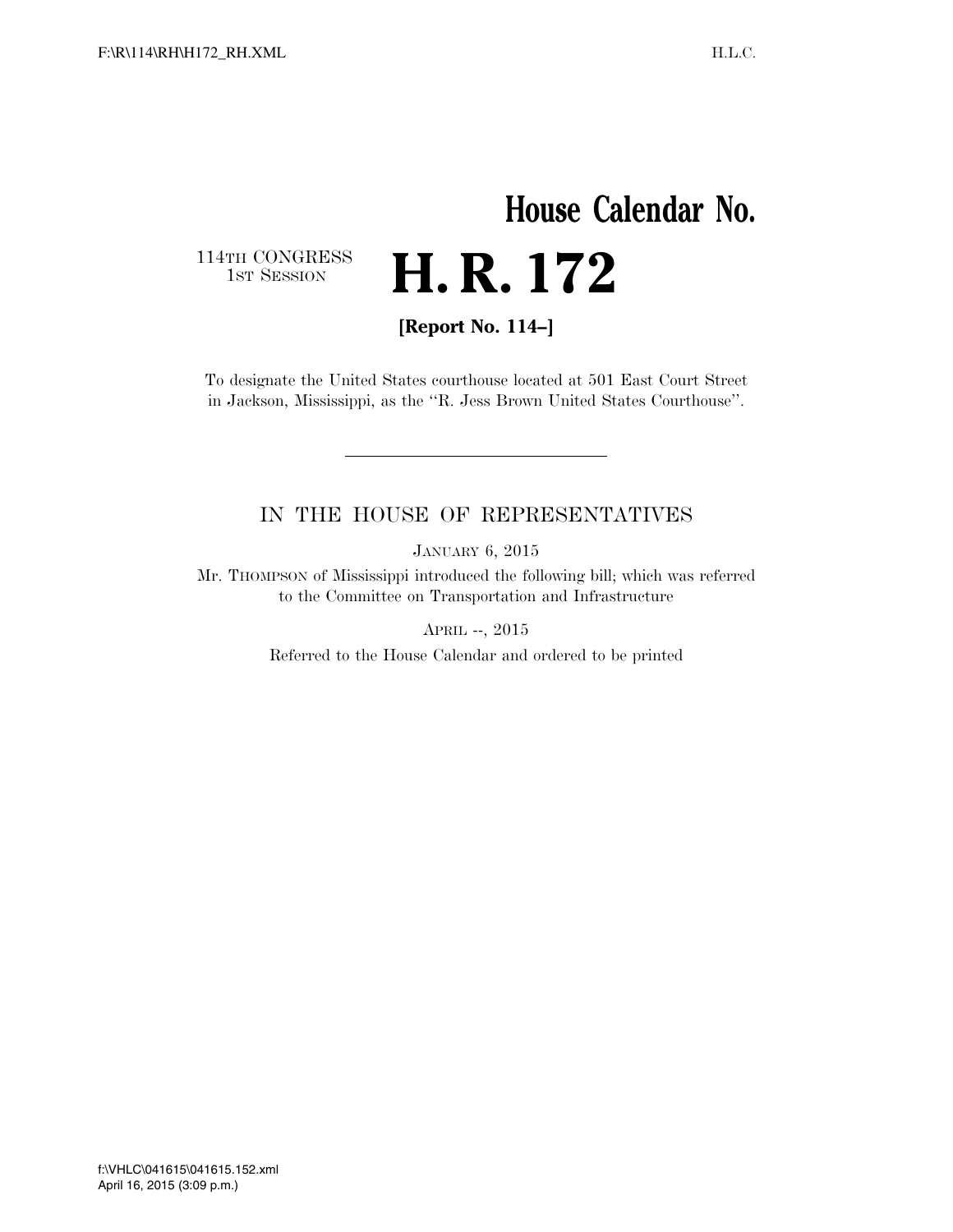# **A BILL**

To designate the United States courthouse located at 501 East Court Street in Jackson, Mississippi, as the ''R. Jess Brown United States Courthouse''.